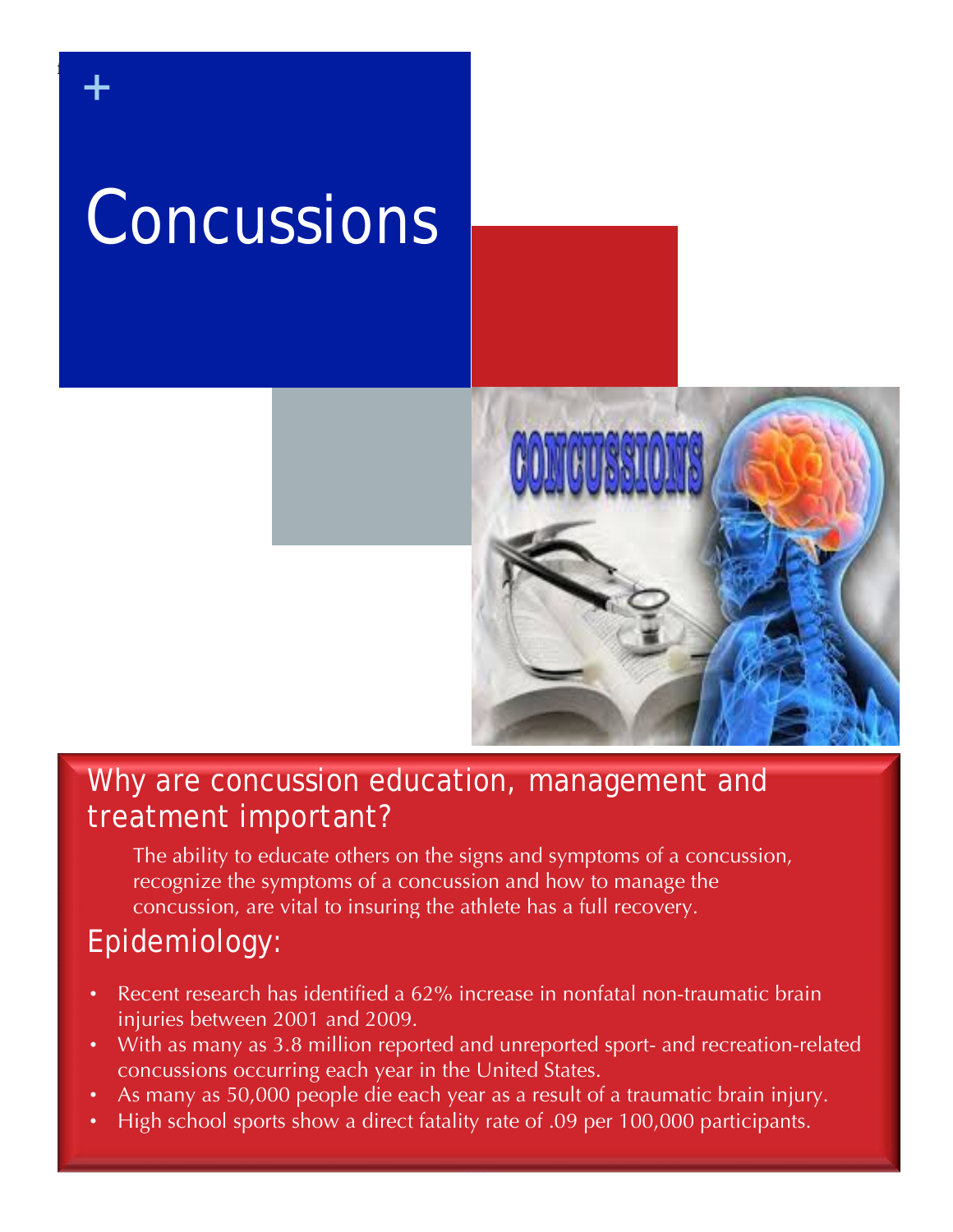## What does the research say?

+



### Concussion Evaluation

| <b>Risk Factors</b>      | <b>Modifying Factors</b>                                |
|--------------------------|---------------------------------------------------------|
| <b>Symptoms</b>          | Number                                                  |
|                          | Duration $(>10d)$                                       |
|                          | Severity                                                |
| <b>Signs</b>             | Prolonged loss of conciousness (>1min), amnesia         |
| Sequuelae                | Concussive convulsions                                  |
| <b>Temporal</b>          | Frequency: repeated concussions over time               |
|                          | Time: injuries close together int ime                   |
|                          | Recency: recent concussion or trumatic brain injury     |
| <b>Threshold</b>         | Repeated concussion occuring with progressively less    |
|                          | impact, force, or slower recovery after each succesive  |
|                          | event                                                   |
| Age                      | Child or adolescent $(\leq 18y)$                        |
| <b>Comorbitities and</b> | Migrane, depressions, or other mental health disorders; |
| premorbidities           | attention-deficit hyperactivity disorder; learning      |
|                          | disabilities; sleep disorders                           |
| Medication               | Psychoactive drugs, anticoagulants                      |
| <b>Behavior</b>          | Dangerous sytle of play                                 |
| <b>Sport</b>             | High-risk activity, contact or collision sport, high    |
|                          | sporting level                                          |

The athletic trainer should be aware of and document potential modifying factors that could delay the return to play, and patients should be educated on the implications of these conditions as they affect recovery.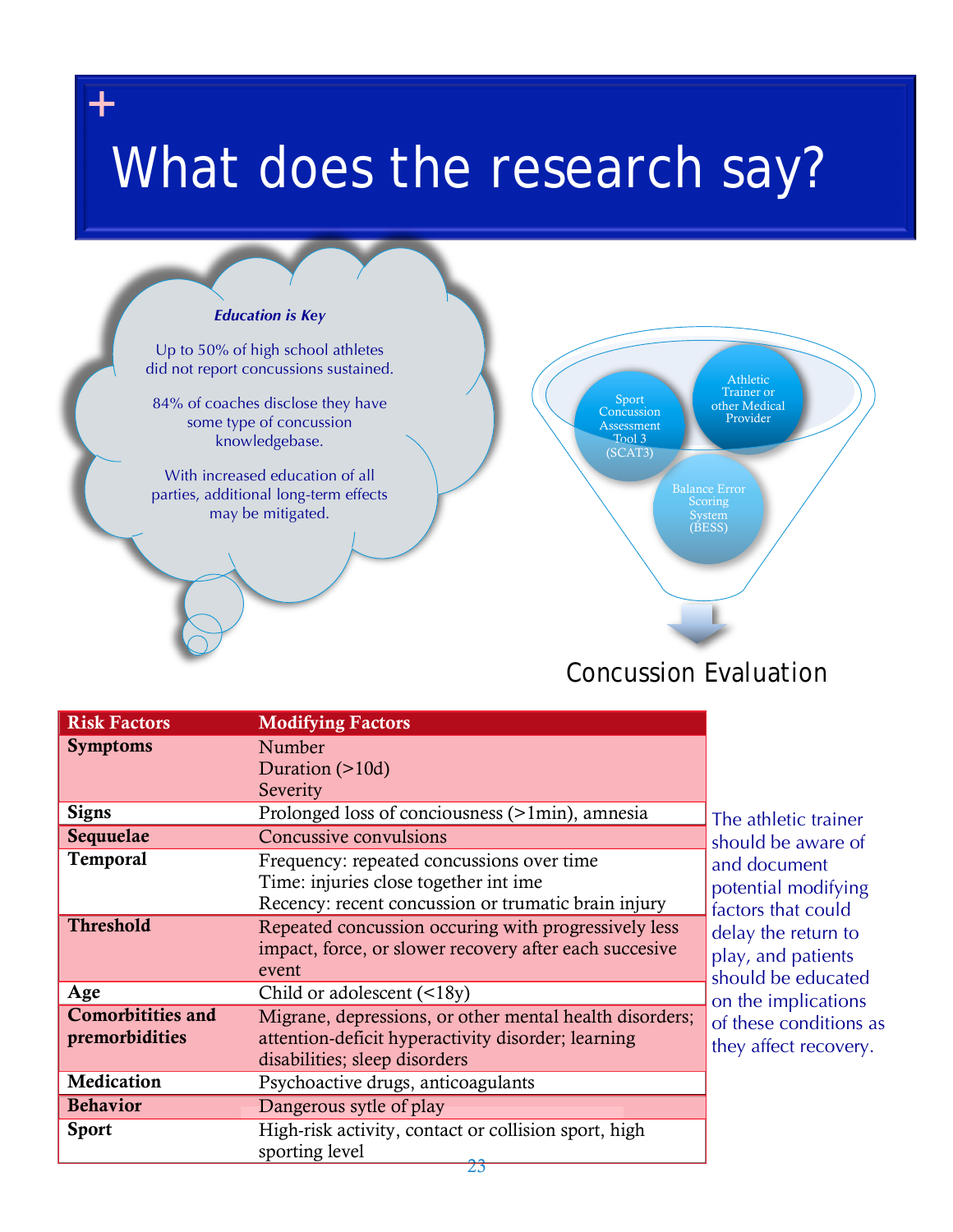## Best Practice Recommendations

| <b>Evidence-Based Practice Recommendations</b>                                                                                                                                                                                                                                                                 | <b>Meets Best</b><br><b>Recommendation</b><br><b>Policy</b> |
|----------------------------------------------------------------------------------------------------------------------------------------------------------------------------------------------------------------------------------------------------------------------------------------------------------------|-------------------------------------------------------------|
| 1. Schools should develop an EAP for handling potentially life-<br>threatening injuries and a referral plan for concussions.                                                                                                                                                                                   |                                                             |
| 2. Enforcing the standard use of sport-specific, properly fitting,<br>and certified helmets/equipment.                                                                                                                                                                                                         |                                                             |
| 3. The PPE (pre-participation exam) should include concussion<br>specific questions.                                                                                                                                                                                                                           |                                                             |
| 4. Preseason education for personnel, coaches, and athletes<br>(should be tailored to the group being taught, strongly<br>recommend educational materials for parents) on basics of<br>concussion (i.e. that helmets do not prevent cerebral<br>concussions, signs/symptoms, treatment, testing options, RTP). |                                                             |
| 5. Athletes suspected of sustaining a concussion are not permitted<br>to return to a practice, game, or activity involving exertional<br>activity on the same day.                                                                                                                                             |                                                             |
| 6. Athletes suspected of a concussion are not permitted to return<br>to participation until written release from a licensed physician<br>or athletic trainer.                                                                                                                                                  |                                                             |
| 7. No child/adolescent should return to sport/activity unless<br>he/she has managed to return to school.                                                                                                                                                                                                       |                                                             |
| 8. Implementation of a graduated return to participation protocol<br>(see Zurich/AMSSM example, at least 5 steps, no more than 2 in<br>one day).                                                                                                                                                               |                                                             |
| 9. Comprehensive medical-management plan for acute care of a<br>potential head or cervical spine injury.                                                                                                                                                                                                       |                                                             |

*Notes:*

+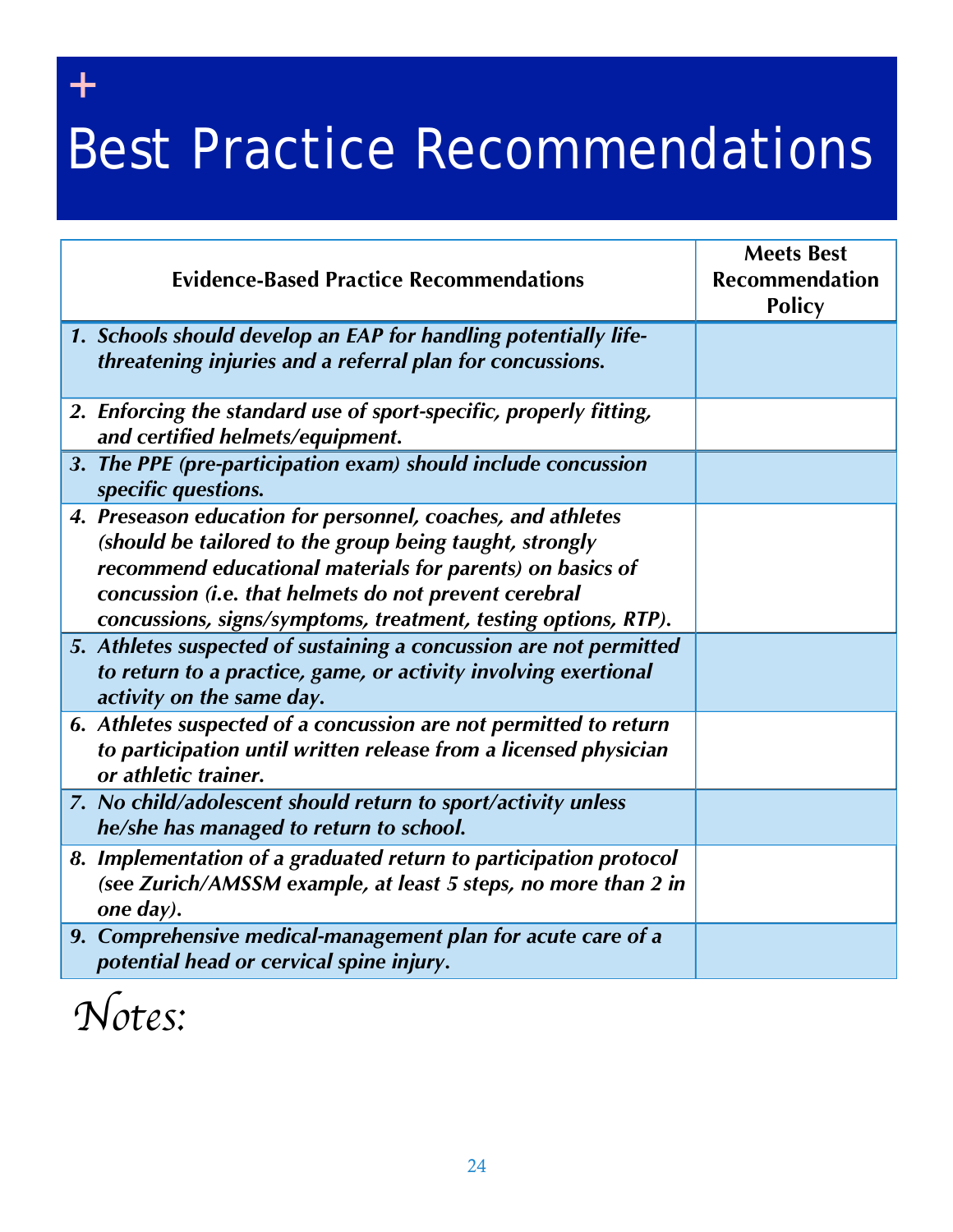### Why is it important to… +



### *Use standard, sport-specific, properly fitted, certified helmets/equipment?*

- To have equipment to be certified means they are sent to be refurbished, where they are refreshing the equipment back to almost its original state.
- This means any part of the equipment that was damaged during a season of play is repaired and recovered to full working order.
- All equipment should be properly fitted to each individual athlete.
- Concussions cannot be prevented, it is important to remember that certified equipment are designed to prevent against other head injuries such as fractures or brain bleeds.

### *Include concussion specific questions in a PPE (preparticipation exam)?*

- Many athletes do not recognize that they have had concussions in the past due to a lack of. education and knowledge
- A history of concussions may pre-identify athletes at high-risk.
- History should include:
	- o Previous symptoms
	- o Length of recovery
	- o Number of concussions
	- o Previous head, face or cervical spine injuries
	- o Protective equipment





### *Develop preseason education for personnel, coaches, and athletes on basics of concussion?*

- The best way to prevent a catastrophic brain injury is to educate those involved with athletics on how to recognize the signs and symptoms of a concussion.
- Education of signs, symptoms, assessment techniques and management are important to avoid a catastrophic injury.
- Preseason education of:
	- o Coaches
	- o Athletes
	- o Parents
	- o Facility managers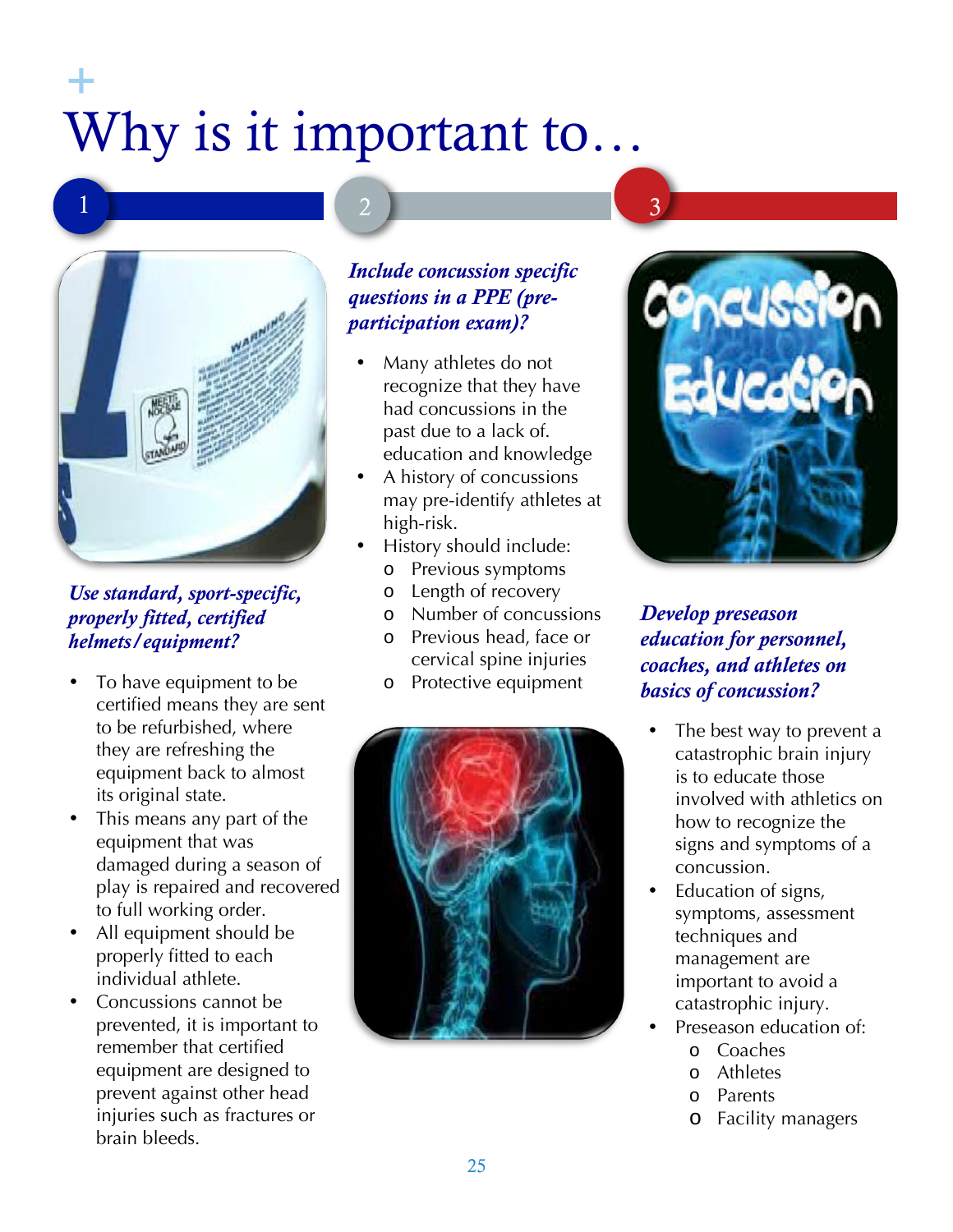### Why is it important to...



*Not permit athletes suspected of sustaining a concussion to return to a practice, game, or activity involving exertional activity on the same day and that they not return to participation until a written release is obtained from a licensed physician or an athletic trainer?*

- Research has identified a person with a concussion who returns to activity without clearance from a medical professional, and who is still experiencing symptoms of a concussion, are at a significantly higher risk of second impact syndrome.
- Second impact syndrome (SIS) typically occurs after an injured athlete receives an additional blow to the head causing a swelling of the brain stem and eventual death.

### 5

#### *Implement a graduated return to participation protocol?*

- It is important to remember that this is a working document.
- All of the preparedness in the world can still relate in flaws within the plan itself.
- Following an emergent situation, it is important to debrief immediately post emergency in order to identify the areas of necessary improvement.

| <b>Rehabilitation</b><br>stage    | Examples of functional exercise at each stage of<br>rehabilitation                                                                         | <b>Objective of each stage</b>                                       |
|-----------------------------------|--------------------------------------------------------------------------------------------------------------------------------------------|----------------------------------------------------------------------|
| 1. No activity                    | Symptom limited physical and cognitive rest                                                                                                | Recovery                                                             |
| 2. Light<br>aerobic<br>exercise   | Walking, swimming or stationary cycling keeping<br>intensity <70% maximum permitted heart rate<br>No resistance training                   | Increase HR                                                          |
| 3. Sport-<br>specific<br>exercise | Skating drills in ice hockey, running drills in<br>soccer. No head impact activities                                                       | Add movement                                                         |
| 4. Non-contact<br>training drills | Progression to more complex training drills, eg,<br>passing drills in football and ice hockey<br>May start progressive resistance training | Exercise, coordination and<br>cognitive load                         |
| 5. Full-contact<br>practice       | Following medical clearance participate in<br>normal training activities                                                                   | Restore confidence and assess<br>functional skills by coaching staff |
| 6. Return to<br>play              | Normal game play                                                                                                                           |                                                                      |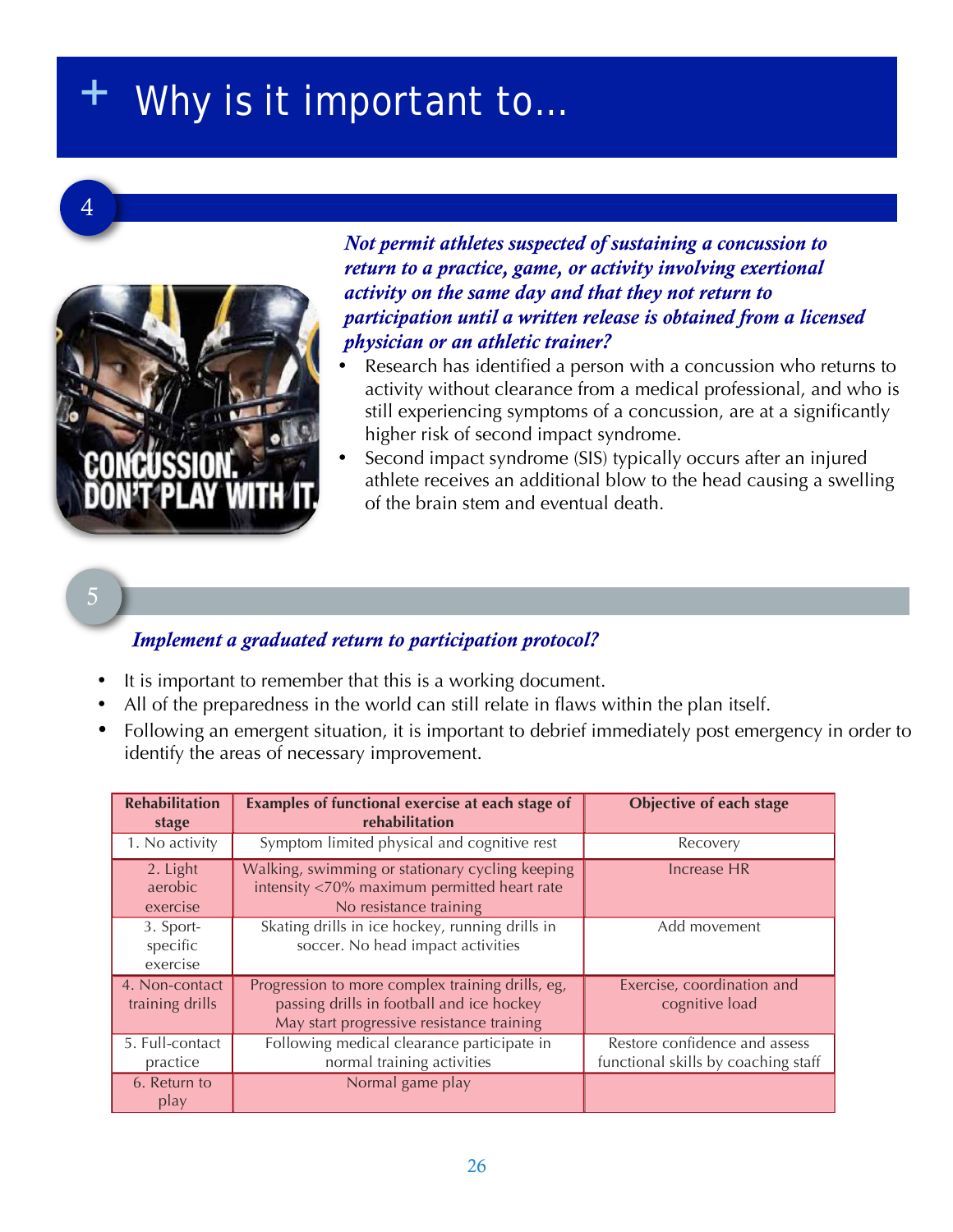### Why is it important to...

### 6

#### *Provide a comprehensive medical-management plan, including an EAP, for acute care of a potential head or cervical spine injury?*

- Players with any features of a concussion should be removed from play IMMEDIATELY.
- Examination by a physician, athletic trainer or other licensed health care provider is imperative.
- Once the player has been evaluated for first aid, a SCAT3 or other sideline assessment tool should be utilized



- Player should not be left alone immediately following the injury or for the initial few hours after an injury occurs.
- No player should RTP the same day as a concussion

#### 7

#### *Not allow a child/adolescent to return to sport/activity unless he/she has managed to return to school?*

- In most circumstances, it is possible that schoolwork such as lectures, exams or group work, exacerbates signs and symptoms of a concussion.
- If an athlete is not fully cleared for all academic work, this means he/she is still having some type of symptoms.
- Physical activity typically exacerbates these symptoms; therefore players must not be allowed to return to play in athletics until all symptoms related to increased mental activity are resolved.

### *Notes:*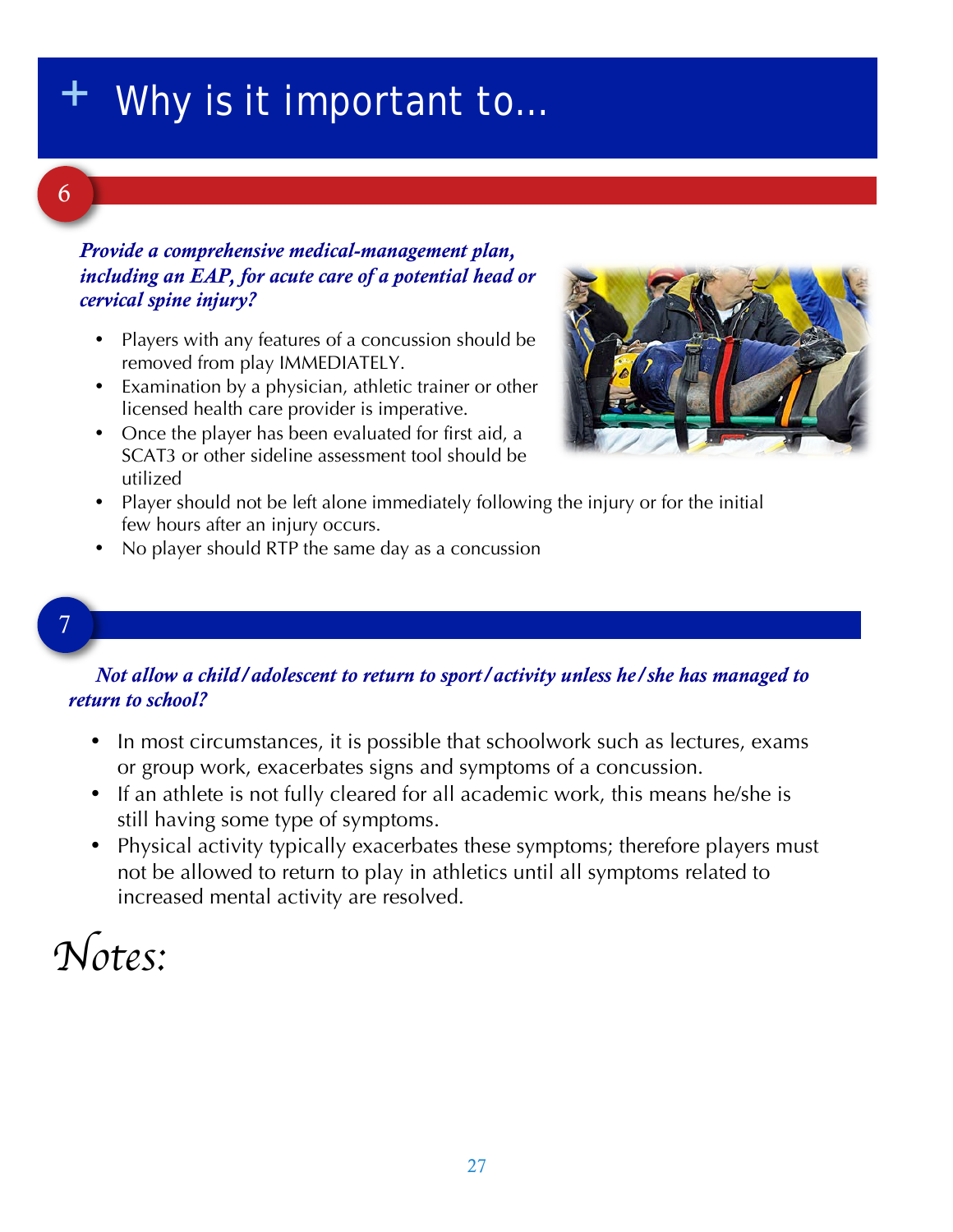## + Essential Framework

### **Key Personnel**

- Athletic Trainers
- Trained physicians or other medical personnel trained in concussions
- Coaches
- Parents
- Administrators
- Teachers

### **Equipment** Paper or phone application symptom scale checklist **\$0** Education materials \$0 Train coaches and/or \$varies league officials on properly fitting equipment **Certification Course** \$varies Neurocognitive testing \$200-\$1000

### **Implementation Sequence**

| <b>Implementation Sequence</b>                                                                                                                                                                        | Complete |  |
|-------------------------------------------------------------------------------------------------------------------------------------------------------------------------------------------------------|----------|--|
| List what your organization does well                                                                                                                                                                 |          |  |
| List what your organization can improve upon                                                                                                                                                          |          |  |
| Review example documents                                                                                                                                                                              |          |  |
| Determine if a policy or suggestion is warranted for your organization                                                                                                                                |          |  |
| Draft a general concussion policy                                                                                                                                                                     |          |  |
| Have medical professionals review and revise your policy                                                                                                                                              |          |  |
| Create a final concussion policy                                                                                                                                                                      |          |  |
| Consider all options to educate coaches, parents and athletes on concussions<br>(Group meetings, separate meetings, send home paperwork, quiz,<br>PowerPoint, online concussion training tools, etc.) |          |  |